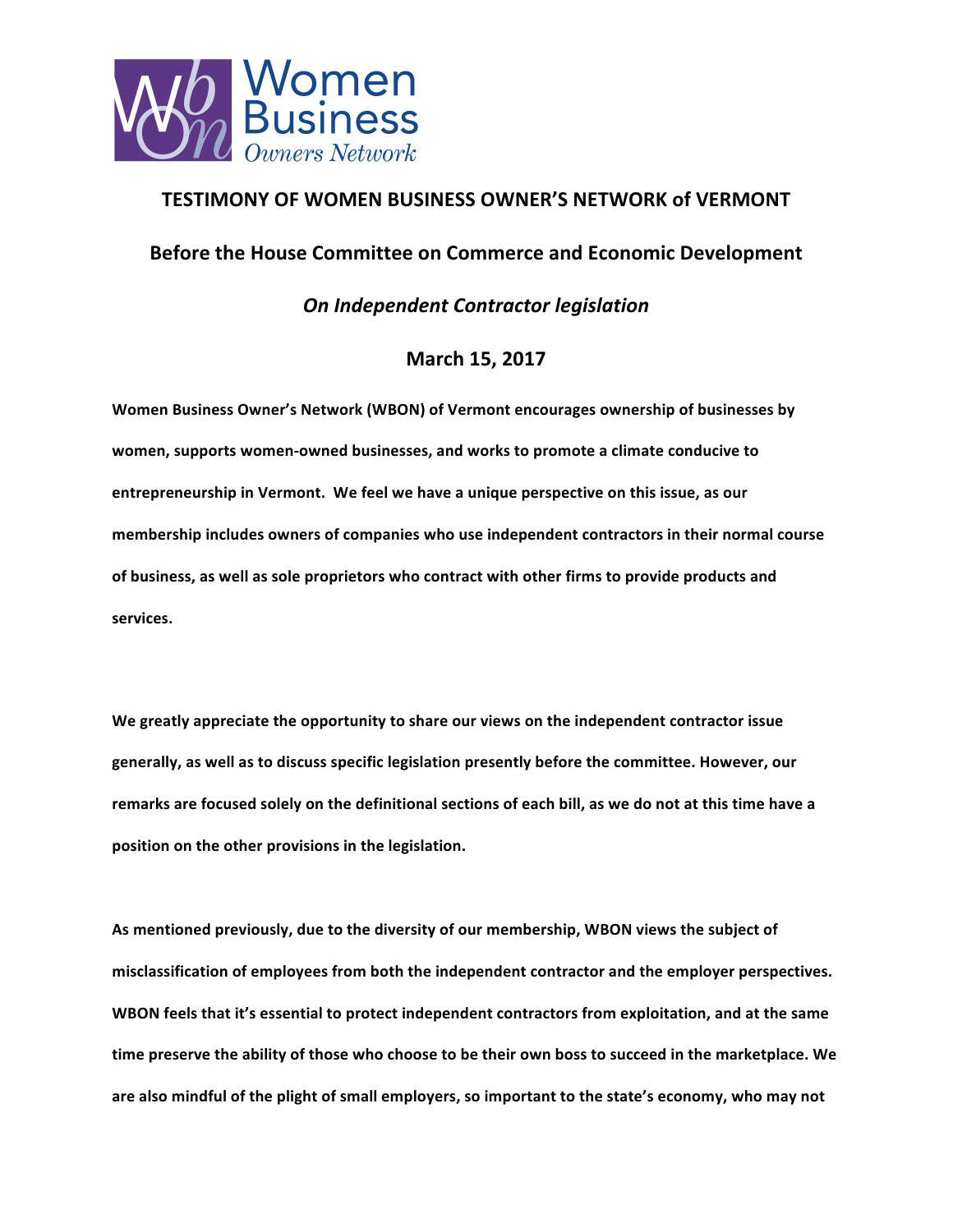

need, and cannot afford, to hire full-time employees for work that is project-driven, sporadic in nature, or outside the scope of its core business.

The majority of WBON members are sole proprietors. Many prefer to control their own destinies by offering their products and services in a project-based manner, maintaining a flexible work schedule  $-$  **especially** those with children or elders to care for  $-$  or conforming to the norms of their particular industry – here we're thinking high tech. The recent federal and state administrative directives on employee misclassification have in some cases had a chilling effect on their ability to obtain work, as employers are wary of taking on an independent contractor because of the uncertainty that surrounds the classification issue.

**Small businesses struggling to grow, on the other hand, may find it a cost-necessity to contract out** ancillary tasks, such as payroll processing, HR assistance, or tasks that are performed sporadically. At the same time, many small business employers are placed at a disadvantage by the "nature of work" restriction when competing with firms that hire workers as 'independent contractors", thereby saving the 20-30% benefit costs of hiring an employee.

**One of our members, Marketing Partners, Inc., is an established small business employer who** provides well-paying jobs in addition to benefits that include 100% employer-paid health insurance, life insurance, dental insurance, paid sick leave and disability insurance, plus a 401(k) matching plan, a profit-sharing plan, a cafeteria/flex spending plan, a wellness program covering health club memberships and other long-term preventive lifestyle measures, and an annual professional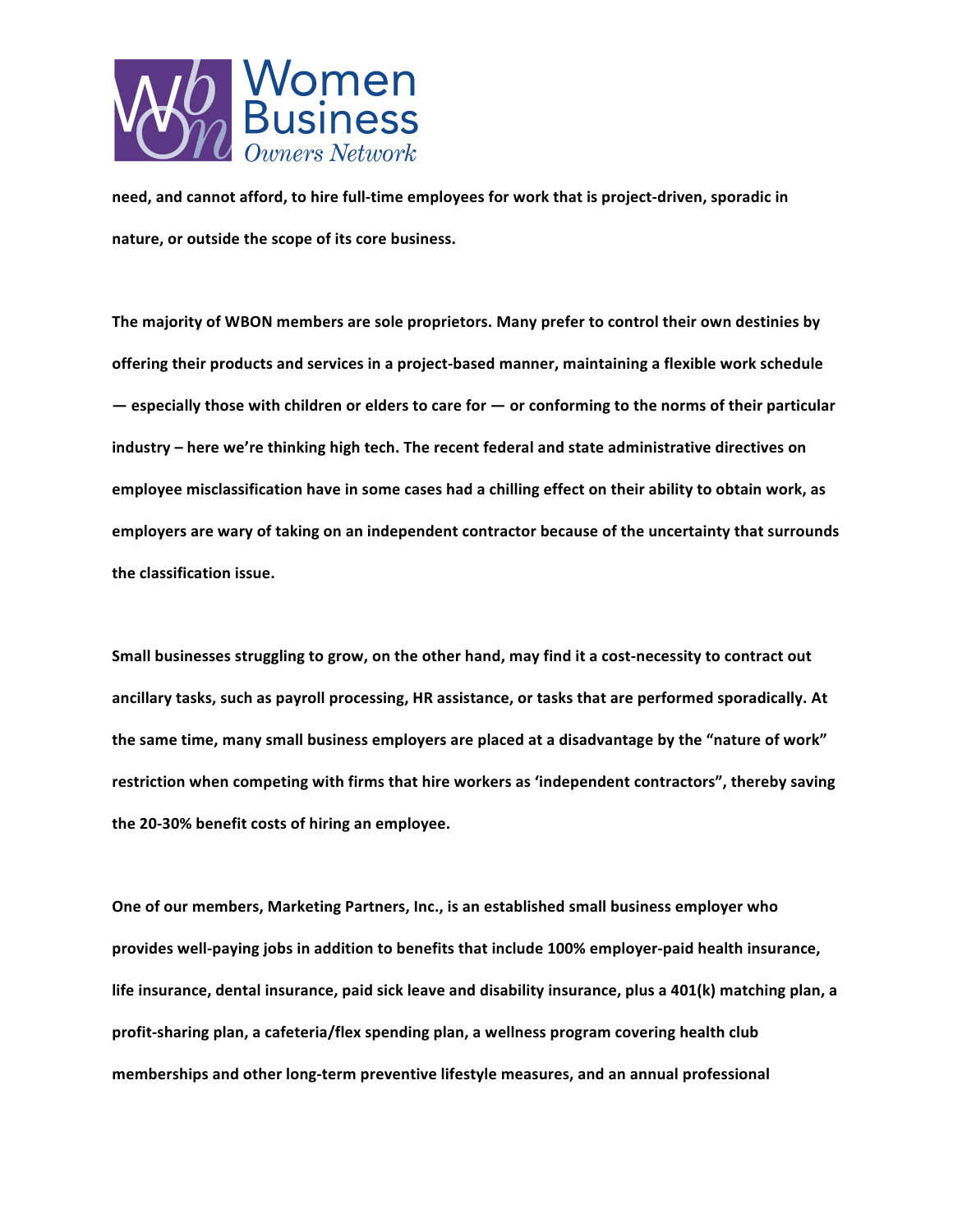

development allowance. Marketing Partners has experienced multiple facets of the current employee**independent contractor definition problem:** 

- Wanted to hire Vermont sole proprietors as part-time employees, only to learn they want to (or need to for tax or spouse benefit reasons) maintain their status as independents;
- **Declined to collaborate with Vermont sole proprietors to pursue large, short-term contracts because the 'nature of work" requirement would have triggered employee status;**
- Lost cost-based government contracts to firms who can underbid because they only use independent contractors and do not have to pay workers compensation, unemployment **insurance, or other employee benefits.**
- Been subjected to a random audit by the Vt DOL, which although no problems were identified, took hours to prepare for and respond to  $-$  hours that could have been better spent on revenue-producing client work.

Another member, who employs 25 well-paid Vermonters, does business across the country on a project basis. Projects may last for six months, a year, sometimes two or three. Some tasks that employees perform within the company's geographical reach need to be performed on the other coast, down South or in the Mid-West. These tasks involve very few hours of work, and are required irregularly. This firm cannot afford to hire full-time employees in every region of the country in which they have projects at any particular time. Nor can they afford to send Vermont-based employees, incurring airline, hotel and other travel expenses, to perform work that is essentially ministerial.

Our message to you today is that Vermont needs an employee classification statute that is clearly stated and balances the needs of independent contractors and employers alike. The definitional